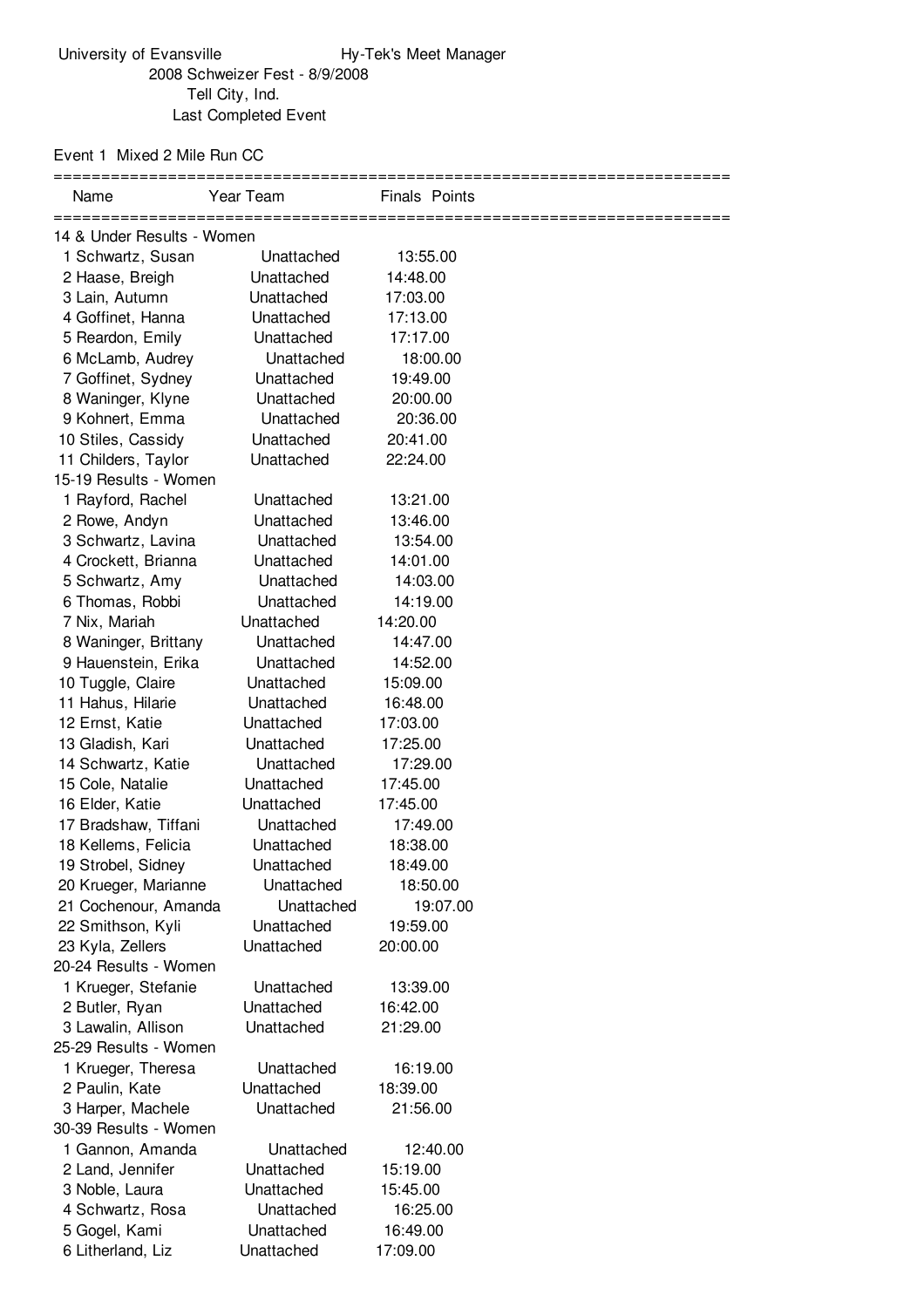| 7 LaGrange, Jennifer                        | Unattached | 18:06.00 |
|---------------------------------------------|------------|----------|
| 8 Fischer, Kelly                            | Unattached | 18:18.00 |
| 9 Davis, Darlene                            | Unattached | 19:39.00 |
| 10 Goffinet, Jane                           | Unattached | 19:49.00 |
| 11 Miller, Heather                          | Unattached | 19:51.00 |
| 12 Ettensohn, Sophia                        | Unattached | 19:52.00 |
| 13 Kimberlee, Southwood                     | Unattached | 21:19.00 |
| 14 Childers, Rebecca                        | Unattached | 22:24.00 |
| 15 Perry, Heather                           | Unattached | 32:30.00 |
| 16 Burke, Kelly                             | Unattached | 32:44.00 |
| 17 Wansack, Sarah                           | Unattached | 32:45.00 |
| 18 Spalding, Jen                            | Unattached | 33:02.00 |
| 19 Kreisle, Holly                           | Unattached | 34:24.00 |
| 40-49 Results - Women                       |            |          |
| 1 Schwoeppe, Carol                          | Unattached | 17:21.00 |
| 2 Burton, Joni                              | Unattached | 19:29.00 |
|                                             | Unattached | 20:32.00 |
| 3 Sweeney, Cheryl<br>4 Markiewicz, Michelle | Unattached | 23:44.00 |
|                                             |            |          |
| 5 Ward, Kim                                 | Unattached | 26:51.00 |
| 6 Zellers, Cheryl                           | Unattached | 30:13.00 |
| 50-54 Results - Women                       |            |          |
| 1 Harpenau, Donna                           | Unattached | 20:22.00 |
| 2 Krueger, Linda                            | Unattached | 32:46.00 |
| 3 Labhart, Jeanie                           | Unattached | 33:00.00 |
| 55-59 Results - Women                       |            |          |
| 1 Evans, Fran                               | Unattached | 27:11.00 |
| 2 Weiss, Linda                              | Unattached | 33:01.00 |
| 60-69 Results - Women                       |            |          |
| 1 Lowery, Eileen                            | Unattached | 19:04.00 |
| 14 & Under Results - Men                    |            |          |
| 1 Newton, Alex                              | Unattached | 11:45.00 |
| 2 Schwartz, Abraham                         | Unattached | 11:51.00 |
| 3 Schwartz, Paul                            | Unattached | 11:59.00 |
| 4 Schwartz, Nathan                          | Unattached | 12:49.00 |
| 5 Hilgenhold, Levi                          | Unattached | 13:21.00 |
| 6 Bashor, Nathan                            | Unattached | 13:22.00 |
| 7 McLamb, Michael                           | Unattached | 13:32.00 |
| 8 Verkamp, Sean                             | Unattached | 13:58.00 |
| 9 Snyder, Collin                            | Unattached | 14:31.00 |
| 10 Minto, Spenser                           | Unattached | 14:33.00 |
| 11 Hilgenhold, Luke                         | Unattached | 14:51.00 |
| 12 Sherry, Caleb                            | Unattached | 14:52.00 |
| 13 Goffinet, Reed                           | Unattached | 15:04.00 |
| 14 Trowbridge, Zak                          | Unattached | 15:24.00 |
| 15 Kellems, Bert                            | Unattached | 15:35.00 |
| 16 Malone, Brennan                          | Unattached | 15:44.00 |
| 17 Sherry, Cameron                          | Unattached | 15:54.00 |
| 18 Steen, John                              | Unattached | 16:46.00 |
| 19 Myler, Ethan                             | Unattached | 18:17.00 |
| 20 Kehl, Phillip                            | Unattached | 18:42.00 |
| 21 Kehl, Eric                               | Unattached | 19:05.00 |
| 22 Burton, Carter                           | Unattached | 19:29.00 |
| 23 Lacy, Chandler                           | Unattached | 20:20.00 |
| 24 Ward, Josh                               | Unattached | 20:57.00 |
| 25 Durnil, Mason                            | Unattached | 22:26.00 |
| 26 White, Andrew                            | Unattached | 23:16.00 |
| 27 Litherland, Corey                        | Unattached | 23:28.00 |
| 15-19 Results - Men                         |            |          |
| 1 Gross, Justin                             | Unattached | 11:44.00 |
| 2 Hedinger, Corey                           | Unattached | 12:40.00 |
|                                             |            |          |